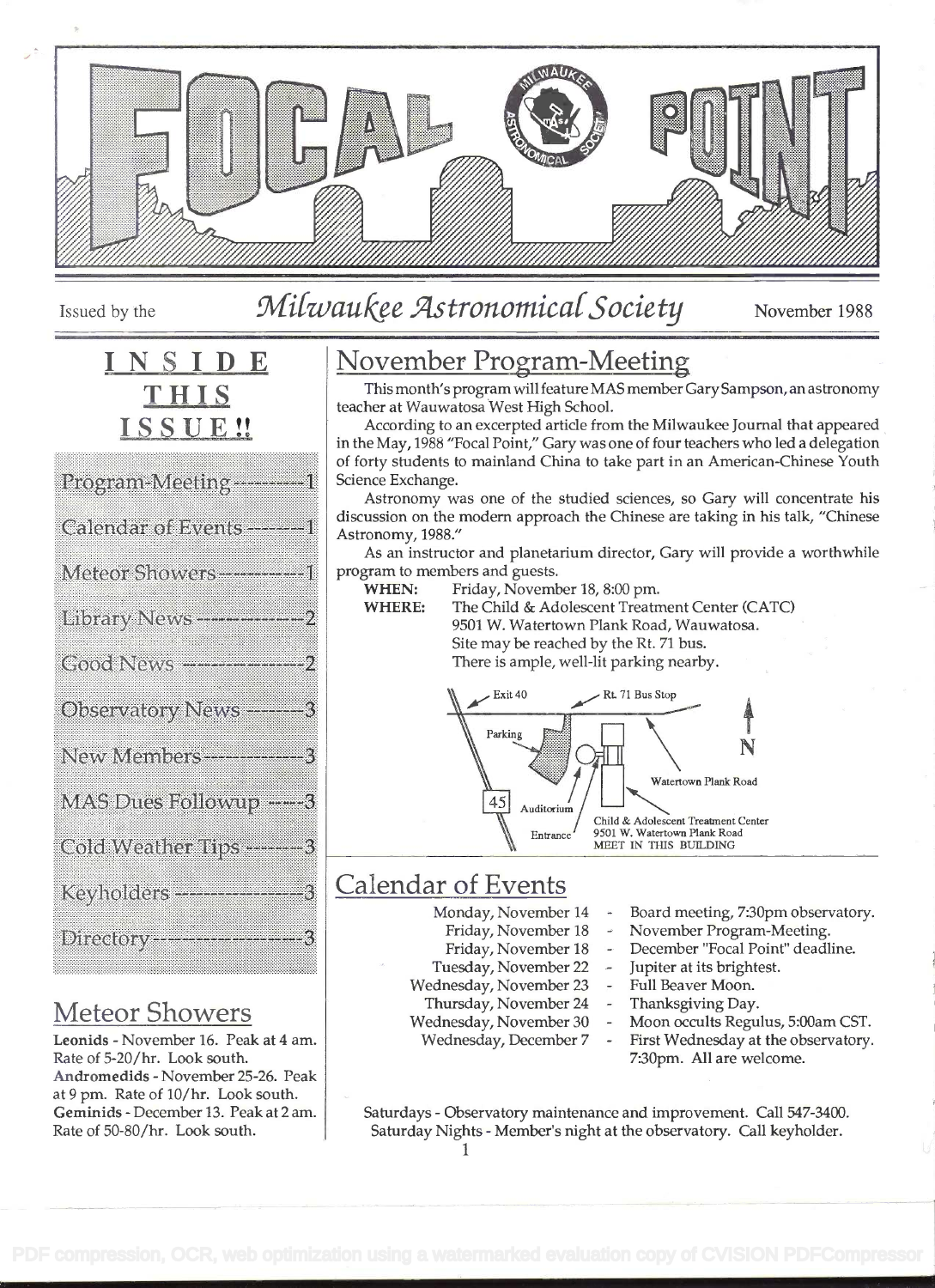### Library News

More new books since September:

#### INTRODUCTION TO ASTEROIDS - Clifford J. Cunningham, 1988.

Dinosaurs grazing in a Cretaceous marsh, a massive object hurtling toward them from the sky - these decorate the cover in an obvious bid for the prospective reader's attention. That an asteroid impacted the Earth about 65 million years ago is generally accepted. Whether it caused mass extinctions is a matter for debate. And, that debate is only a small part of this book.

In this synthesis of over 1000 books and papers, Cunningham has thoroughly researched the history of asteroid discovery, the most current scientific methods of studying these planetesimal remnants, and the impact of the findings on a multitude of disciplines. Physical data on over 3,000 asteroids (including the IRAS catalog) are tabulated.

A refreshing feature is the inclusion of photographs as well as biographical and philosophical sketches of scientists engaged in asteroid study. The University of Arizona is home base for many investigators including Dr. David J. Tholan who says, "I see a connec tion between Pluto and comets, comets and asteroids, and asteroids and planetary satellites - the primary variable being heliocentric distance." Or, listen to his colleague Dr. Larry A. Lebofsky: "I would have said at one point the greatest contribution of asteroid research was just our basic knowledge of the evolution and formation of the solar system. Now, I see the asteroids as being important in the context of mining (them) for their minerals."

If you should weary of phase angles, resonances, and light curves; turn to the observation of Professor Frederick Pilcher (Illinois College and Minor Planet recorder for ALPO) that the asteroids are "interesting in themselves. Each a world to be explored. Each becomes recognized as an individual different from all the rest as it becomes better known. . . .Insights and applications yet dimly perceived will enrich humanity from the study of this plurality of worlds."

### MICROCOMPUTER CONTROL OF TELESCOPES - Trueblood and Genet, 1985

You know who you are! You read "Microcomputers in Astronomy II" and want more details. Since your librarian is one who thinks an encoder is something you send away for with 25 cents and an Ovaltine label, I'll simply quite from the book cover:

" .It starts at the beginning with control theory and progresses through a discussion of motors, position indicators, correction factors (both astronomical and mechanical) to detailed descriptions of working systems capable of generating data of significant scientific value... The hardware described can be easily built or purchased and the software is debugged and running if one wishes to duplicate these instruments. . . the authors present a logical planning process and a discussion of key considerations necessary for success. This may well be the most valuable element of the book."

### Good News

Peter Smitka is again offering his telescope-making expertise and ability to anyone interested in forming a "telescope cloning" class. A meeting is planned in November. Work will start in January or as soon as all necessary parts arrive. MAS member Richard Sterle has again offered the use of his workshop.

Call Pete at 785-0926 (home) or 546-4546 (work) if interested. A dozen fine Dobsonians ranging in size from 6" to 12.5" were produced in his class last year. The MAS received its second Astrofest Award in the category of educational merit for this activity!